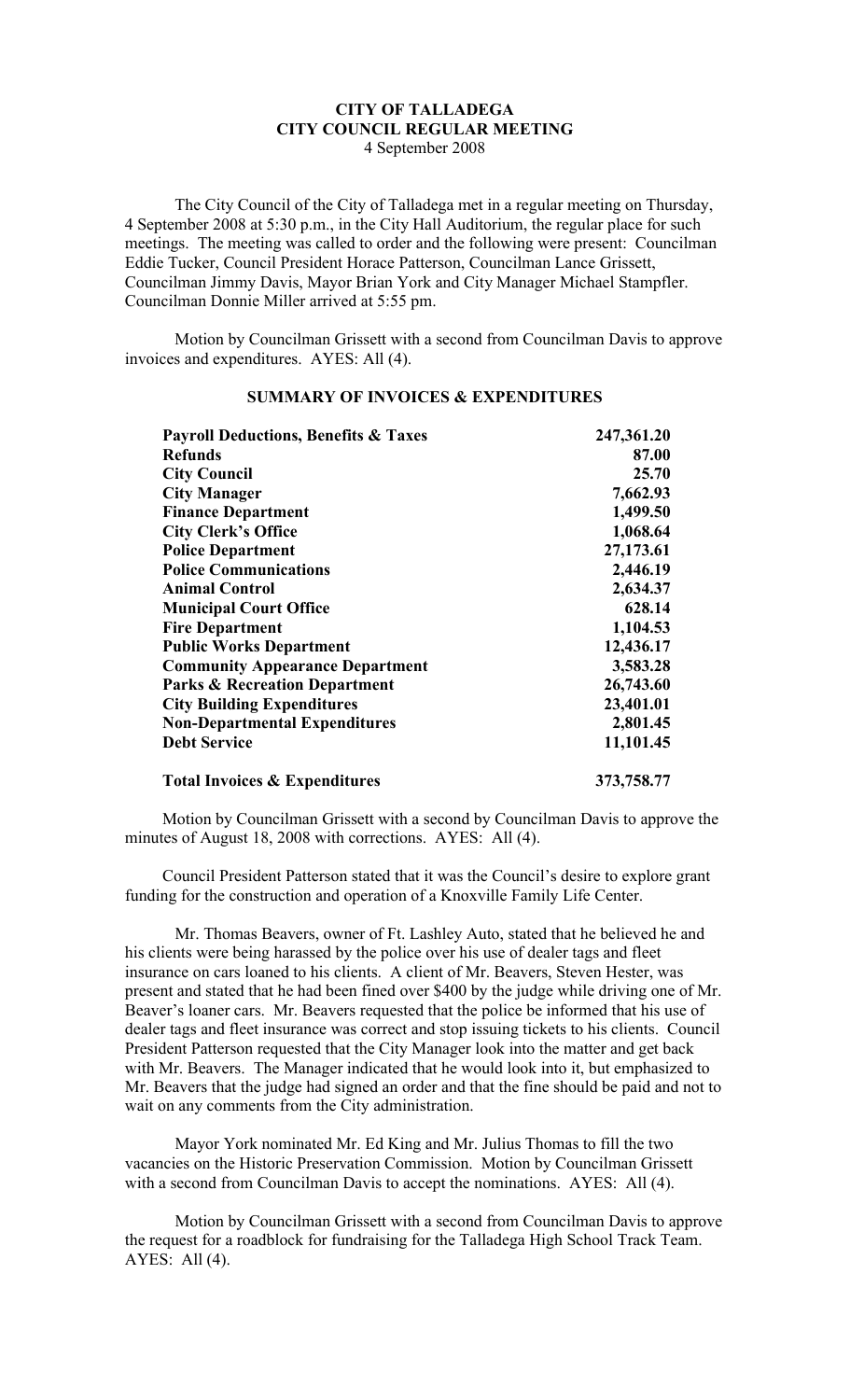**Resolution #1708** assessing lien against property at 211 Welch Ave. for weed abatement. **Resolution #1709** assessing lien against property at 621 Knox Street for weed abatement. **Resolution #1710** assessing lien against property at 412 15<sup>th</sup> Street for weed abatement. **Resolution #1711** assessing lien against property on Avenue H for weed abatement.

**Resolution #1712** authorizing demolition of structure at 106 North Franklin Drive. **Resolution #1713** authorizing demolition of structure at 20 Hollingsworth Street. **Resolution #1714** authorizing demolition of structure at 162 Lide Road. **Resolution #1715** authorizing demolition of structure at 914 Lancaster Street. **Resolution #1716** authorizing demolition of structure at 504 West Coosa Street. **Resolution #1717** authorizing demolition of structure at 411 Hill Street.

Motion by Councilman Grissett with a second from Councilman Davis to approved Resolutions #1708 through #1717. Roll Call. AYES: Councilman Davis, Councilman Grissett, Council President Patterson, and Councilman Tucker.

Mr. Thomas Smith came forth to speak for his mother, Gloria Smith, who owns the property at 914 Lancaster Street. Mr. Smith asked for more time to complete his repairs on the property. Motion by Councilman Davis with a second from Councilman Grissett to grant a 30-day extension on the condemnation. AYES: All (4) Council President Patterson indicated to Mr. Smith that he must obtain permits and have the structure meet full compliance within 30 days or demolition will proceed.

**Resolution #1718** authorizing the surplus of City property for auction.

Motion by Councilman Davis with a second by Councilman Grissett to approve Resolution #1718. Roll Call. AYES: Councilman Davis, Councilman Grissett, Council President Patterson, and Councilman Tucker.

**Resolution #1719** approving policy regarding appropriations for human service agencies. **Resolution #1720** committing to maintain a General Fund balance of 8%-10%. **Resolution #1721** approving that the base water and sewer rates are to be tied to Consumer Price Index and adjusted automatically.

Motion by Councilman Davis with a second by Councilman Grissett to approve Resolutions #1719 through #1721. Roll Call. AYES: Councilman Davis, Councilman Grissett, Council President Patterson, and Councilman Tucker.

**Ordinance #1645** adopting the official annual budget for fiscal year 2008-2009.

Motion by Councilman Grissett with a second from Councilman Davis for immediate consideration of Ordinance #1645. Roll Call. AYES: Councilman Davis, Councilman Grissett, Council President Patterson, and Councilman Tucker.

Motion by Councilman Grissett with a second from Councilman Davis for reading of the heading only of Ordinance #1645. Roll Call. AYES: Councilman Davis, Councilman Grissett, Council President Patterson, and Councilman Tucker.

## **An ordinance adopting the official annual budget for the City of Talladega, Alabama, for the fiscal year beginning 1 October 2008 and ending 30 September 2009;**

Motion by Councilman Grissett with a second by Councilman Davis for adoption of Ordinance #1645. Roll Call. AYES: Councilman Davis, Councilman Grissett, Council President Patterson, and Councilman Tucker.

Motion by Councilman Grissett with a second by Councilman Davis to approve invoices and expenditures for the Water Department. AYES: Council President Patterson, Councilman Davis, Councilman Grissett, NAY: Councilman Tucker

**Expenditures for August 15-28, 2008 \$ 168,817.00**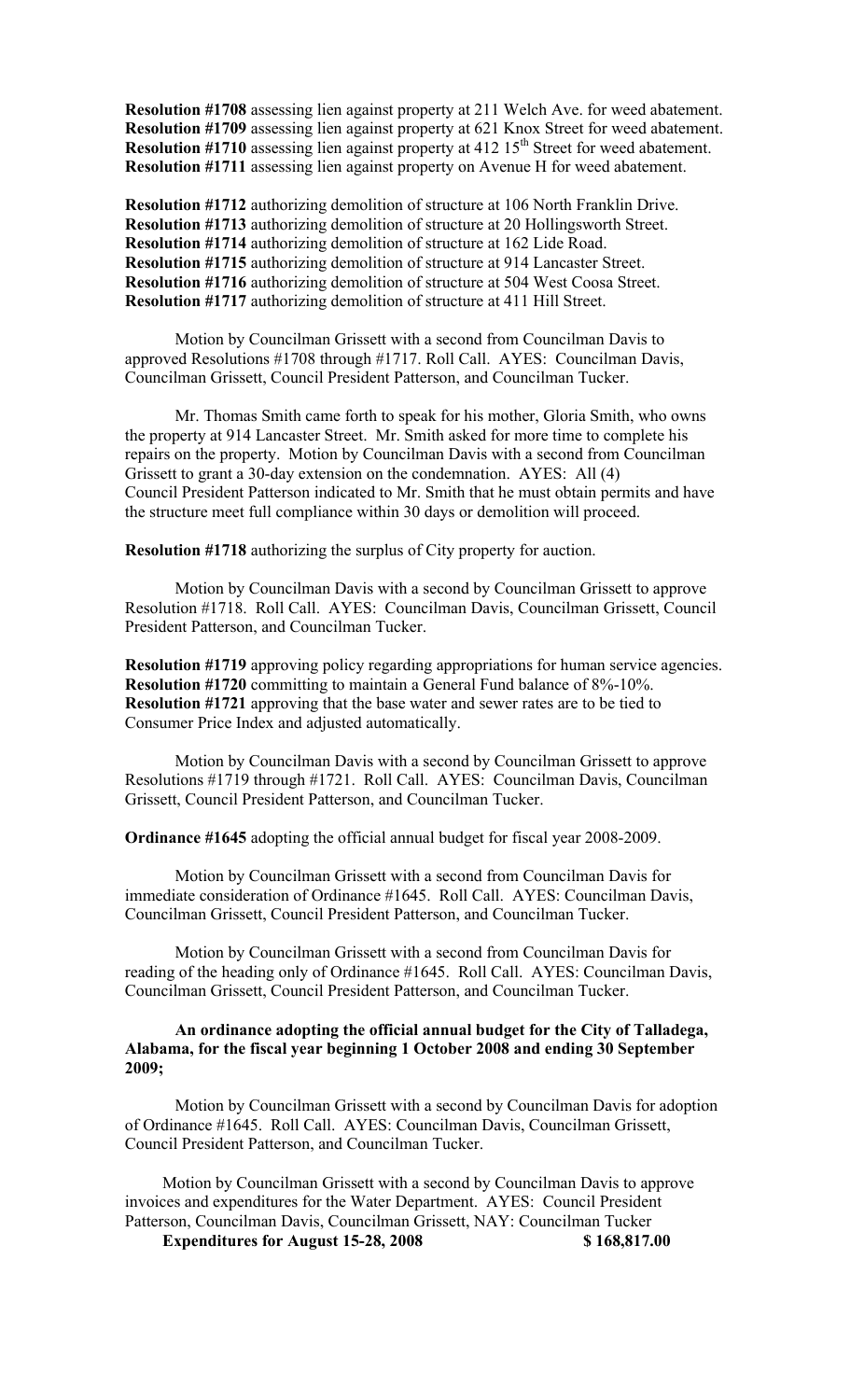Parking enforcement around the Courthouse Square was discussed in length. Council President Patterson indicated that several citizens had contacted him about certain social agencies and other businesses around the Square whose clients needed more than the allowed 2 hour parking to conduct their business. Councilman Grissett and Councilman Tucker also indicated that they had heard complaints/comments from citizens receiving parking tickets on the Square. Councilman Tucker indicated that the beauty parlor on the Square needed to have more than two hours allotted to their customers in order to conduct business. Discussion included setting a moratorium on ticket writing until further analysis of the situation could be done, no tickets off the Square, using shopping passes in the car windows, and how far down the streets leading from the Square are included in the ordinance. The City Manager suggested that the Council should ask the downtown merchants' organization for their opinion on how the parking enforcement was working for them. It was agreed to have the downtown merchants' organization representatives come to the next council meeting and to continue with the current parking enforcement in the interim.

Mayor York read a letter dated 2 September 2008 from Dr. Horton of the Talladega City Board of Education: *"Dear Mayor York and City Council Members: Please be advised that the Talladega City Board of Education members at a special meeting on Thursday, August 28, 2008, approved to accept the property (8.81 acres) being conveyed to Talladega City Board of Education by the City of Talladega with the two stipulations to construct and maintain a school bus shop and maintenance facility. We appreciate each of you and your willingness to work with the Talladega City Schools in our efforts to move the system forward. If you have questions, please contact me. Sincerely, Joanne Horton, ED.D., Superintendent."*

Mayor York also read a letter date 29 July 2008 from State of Alabama, Department of Education, *"Dear Mayor York: This will confirm the Administrative Review of your Summer Food Service Program (SFSP) conducted on July 22-23, 2008, by Teresa Kelley of the Child Nutrition Programs staff. This review was discussed with Ms. Brenda Lee. There were no exceptions noted in your review. Congratulations on successfully providing a needed service to the children of your community. Should you have any questions regarding program administration, please contact Pre-School Nutrition. If you have any questions regarding the review, you may contact our office. Sincerely, Perry W. Fulton, Director, Child Nutrition Programs."*

Councilman Miller apologized for being late to the meeting. Councilman Miller commented that the commentary/article in the *Daily Home* newspaper indicated that the funding to the Ritz Theater had been increased by an additional \$155,000, but that was incorrect. The total project cost was \$155,000.

Councilman Tucker wished to thank the *Daily Home* for the editorial about the Knoxville Family Life Center.

Councilman Davis announced that the Joint Meeting with the City School Board would be held on Tuesday, September 23 at 5:30 pm at Presbyterian Oaks III. Councilman Davis requested that the Council have some items prepared to go on the agenda. Suggestions included asking the Board to share information on programs that they have developed that would directly impact student drop-out rate and the strategies to increase student achievement on standardized tests. Council President Patterson requested the School Board's five year plan on capital improvements. Further suggestions for the joint meeting agenda are to be given to the City Manager.

Councilman Davis asked that since the City now had a Manager, if it was necessary to continue having liaisons for each department, stating that he felt it gave a mixed message to employees and citizens. There was a great deal of discussion concerning the role of liaisons, open lines of communication and having the council go through the City Manager with all issues. Consensus of the Council was to "relax" the role of liaisons and to re-evaluate in one year.

Councilman Davis asked how selection of which streets to be paved was decided. Council President Patterson stated that historically the Public Works Director made